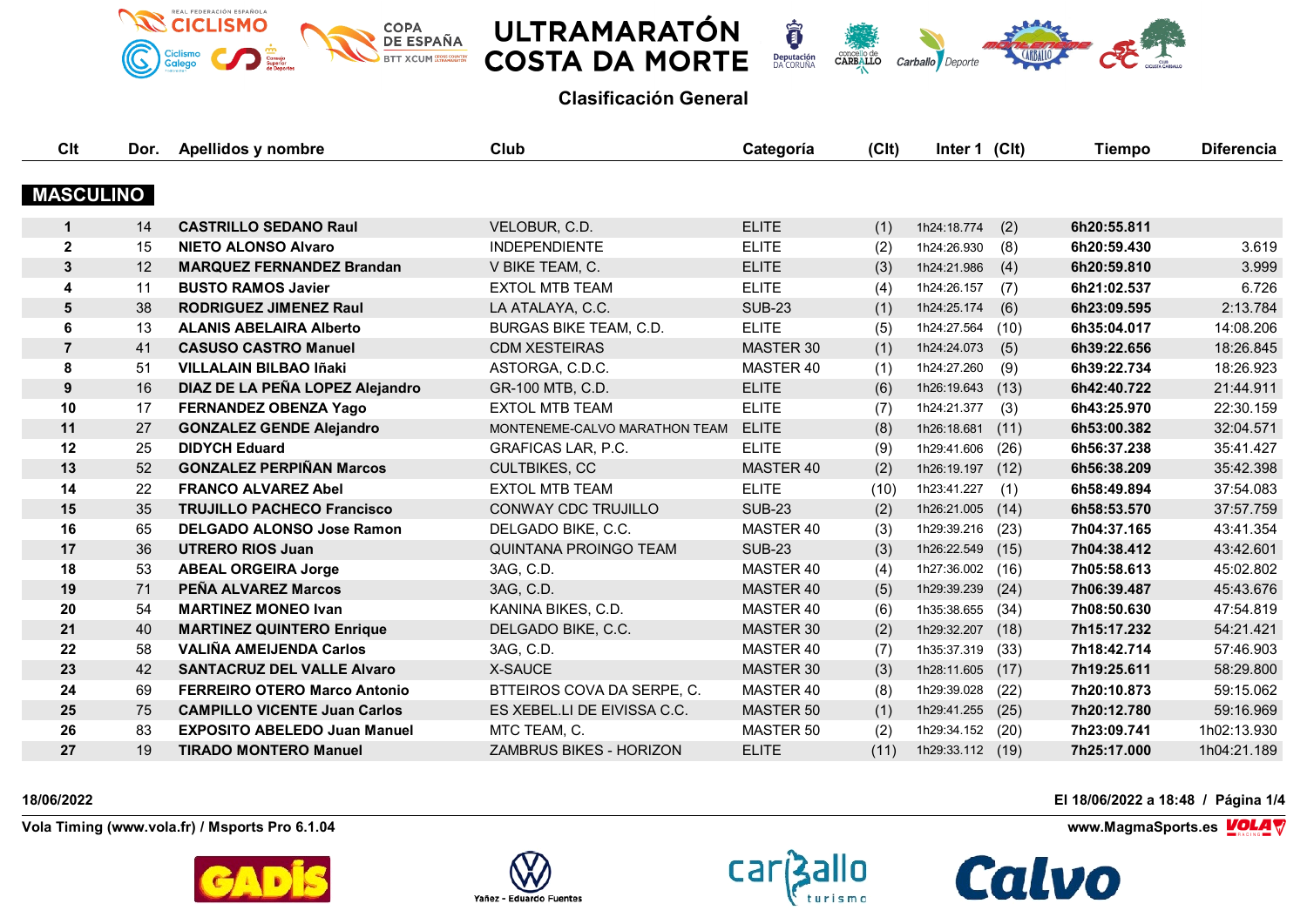







**Clasificación General**

â

| Clt | Dor. | Apellidos y nombre                   | Club                           | Categoría       | (C <sub>l</sub> ) | Inter 1 (Clt) |      | <b>Tiempo</b> | <b>Diferencia</b> |
|-----|------|--------------------------------------|--------------------------------|-----------------|-------------------|---------------|------|---------------|-------------------|
|     |      |                                      |                                |                 |                   |               |      |               |                   |
| 28  | 56   | <b>MASCATO FERNANDEZ Yago</b>        | TOXO, P.C.                     | MASTER 40       | (9)               | 1h32:45.009   | (27) | 7h29:11.048   | 1h08:15.237       |
| 29  | 72   | <b>BARREIRO MALVIDO Santiago</b>     | MASTER MORRAZO, C.             | MASTER 40       | (10)              | 1h34:03.592   | (30) | 7h32:04.733   | 1h11:08.922       |
| 30  | 55   | <b>PALMERO VIRUE Juan Antonio</b>    | BTT ARCHIDONA, C.D.            | MASTER 40       | (11)              | 1h36:16.788   | (37) | 7h35:33.137   | 1h14:37.326       |
| 31  | 81   | <b>CAMPOS FERNANDEZ Aurelio</b>      | MONTENEME, C. C.               | MASTER 50       | (3)               | 1h36:25.437   | (38) | 7h37:34.758   | 1h16:38.947       |
| 32  | 3    | <b>ALONSO CARBALLO Susana</b>        | <b>EXTOL MTB TEAM</b>          | ELITE FEM.      | (1)               | 1h38:37.249   | (43) | 7h40:59.835   | 1h20:04.024       |
| 33  | 50   | <b>CASAL REY Antonio</b>             | GLOBAL DXT TEAM, C.D.          | MASTER 30       | (4)               | 1h35:40.459   | (36) | 7h41:00.295   | 1h20:04.484       |
| 34  | 26   | <b>QUINTANS CASTIÑEIRAS Ruben</b>    | <b>FUNDEFRENOS C.C.</b>        | <b>ELITE</b>    | (12)              | 1h34:02.350   | (29) | 7h44:30.299   | 1h23:34.488       |
| 35  | 2    | <b>MORAN ROZA Cristina</b>           | GOROS BIKE- CASTAÑEDA          | ELITE FEM.      | (2)               | 1h38:47.094   | (45) | 7h45:29.649   | 1h24:33.838       |
| 36  | 48   | <b>PEREZ MARTINEZ Gustavo</b>        | BICI O CON, C.                 | MASTER 30       | (5)               | 1h29:38.020   | (21) | 7h45:51.649   | 1h24:55.838       |
| 37  | 82   | <b>OTERO AMOR Carlos</b>             | NORINVER CYCLING TEAM          | MASTER 50       | (4)               | 1h37:36.851   | (40) | 7h50:56.515   | 1h30:00.704       |
| 38  | 60   | <b>GARCIA DUBRA Juan</b>             | 3AG, C.D.                      | MASTER 40       | (12)              | 1h35:37.041   | (32) | 7h51:12.009   | 1h30:16.198       |
| 39  | 30   | <b>CARVALHO MUCHA Isidro</b>         | <b>CAYONBIKES TEAM</b>         | <b>ELITE</b>    | (13)              | 1h37:52.485   | (41) | 7h57:55.096   | 1h36:59.285       |
| 40  | 63   | <b>ROMERO ROMERO Jose Maria</b>      | MUROS, C.C.                    | MASTER 40       | (13)              | 1h35:39.663   | (35) | 7h58:53.657   | 1h37:57.846       |
| 41  | 78   | <b>FELIPEZ PAZOS Jesus</b>           | LARACHA, C.C.                  | MASTER 50       | (5)               | 1h37:18.686   | (39) | 7h59:42.078   | 1h38:46.267       |
| 42  | 23   | <b>BLANCO MENDEZ Jorge</b>           | AVELAIÑAS, C.C.                | <b>ELITE</b>    | (14)              | 1h38:50.586   | (46) | 8h02:09.794   | 1h41:13.983       |
| 43  | 6    | <b>BARREIRA SALGADO Maria Teresa</b> | <b>EXTOL MTB TEAM</b>          | ELITE FEM.      | (3)               | 1h39:20.493   | (50) | 8h03:35.043   | 1h42:39.232       |
| 44  | 61   | <b>TORVISO BERDEAL Jose Antonio</b>  | EXTOL MTB TEAM, C.D.           | MASTER 40       | (14)              | 1h34:00.872   | (28) | 8h03:45.837   | 1h42:50.026       |
| 45  | 70   | <b>MIGUEZ LOPEZ Pablo</b>            | <b>GRAFICAS LAR, P.C.</b>      | MASTER 40       | (15)              | 1h39:19.109   | (49) | 8h06:03.780   | 1h45:07.969       |
| 46  | 66   | <b>JIMENEZ ESTRADA Antonio</b>       | BICI VERDE, C.C.               | MASTER 40       | (16)              | 1h38:19.814   | (42) | 8h07:26.608   | 1h46:30.797       |
| 47  | -1   | <b>GUTIERREZ GARCIA Estefania</b>    | <b>CARES DEVA</b>              | ELITE FEM.      | (4)               | 1h41:48.432   | (55) | 8h07:46.909   | 1h46:51.098       |
| 48  | 67   | <b>FERRO PEREZ Manuel</b>            | LARACHA, C.C.                  | MASTER 40       | (17)              | 1h38:45.689   | (44) | 8h09:12.386   | 1h48:16.575       |
| 49  | 24   | <b>LOPEZ LOPEZ Javier</b>            | CAIMANES BETANZOS, C. BTT      | <b>ELITE</b>    | (15)              | 1h41:35.964   | (52) | 8h12:32.317   | 1h51:36.506       |
| 50  | 57   | <b>BAQUER SIPIERA Luis</b>           | EL MOLINO DE VALDESPARTERA, C. | MASTER 40       | (18)              | 1h39:15.360   | (48) | 8h16:49.915   | 1h55:54.104       |
| 51  | 4    | <b>BALLESTEROS LIEBANES Marta</b>    | CONWAY CDC TRUJILLO            | ELITE FEM.      | (5)               | 1h41:47.050   | (54) | 8h20:20.389   | 1h59:24.578       |
| 52  | 37   | <b>LAMAS SUAREZ Pablo</b>            | MONTENEME-CALVO MARATHON TEAM  | <b>SUB-23</b>   | (4)               | 1h39:11.962   | (47) | 8h27:34.149   | 2h06:38.338       |
| 53  | 49   | <b>REY ABELLEIRA Jose Antonio</b>    | TOXO, P.C.                     | MASTER 30       | (6)               | 1h40:13.299   | (51) | 8h29:43.510   | 2h08:47.699       |
| 54  | 59   | <b>NIETO GOMEZ Javier</b>            | <b>DECOMESA</b>                | MASTER 40       | (19)              | 1h41:54.338   | (57) | 8h32:38.902   | 2h11:43.091       |
| 55  | 91   | <b>JUAREZ LEKUNBERRI Gorka</b>       |                                | CICLO. MASCULIN | (1)               | 1h41:37.980   | (53) | 8h32:38.975   | 2h11:43.164       |
| 56  | 62   | <b>LEIS MOSQUERA Juan Jesus</b>      | RIBADOULLA, A.S.D.             | MASTER 40       | (20)              | 1h34:04.271   | (31) | 8h38:01.627   | 2h17:05.816       |

**Vola Timing (www.vola.fr) / Msports Pro 6.1.04 www.MagmaSports.es VOLA** 









**18/06/2022 El 18/06/2022 a 18:48 / Página 2/4**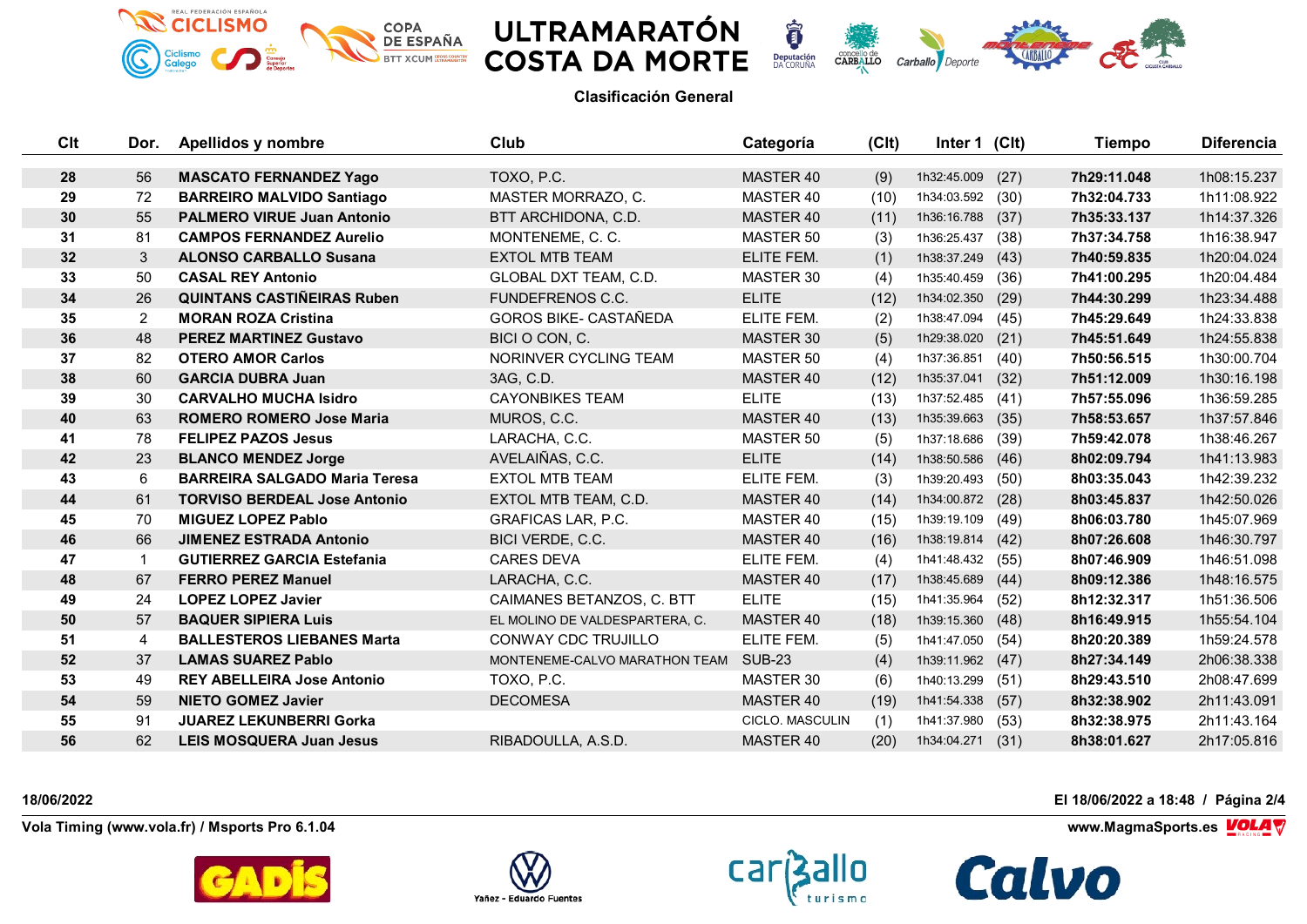







## **Clasificación General**

Î

| C <sub>it</sub> | Dor. | <b>Apellidos y nombre</b>                | Club                          | Categoría        | (C <sub>l</sub> ) | Inter 1 (CIt) |      | <b>Tiempo</b> | <b>Diferencia</b> |
|-----------------|------|------------------------------------------|-------------------------------|------------------|-------------------|---------------|------|---------------|-------------------|
| 57              | 5    | <b>ORTEGA AGUILAR Eva</b>                | <b>EXTOL MTB TEAM</b>         | ELITE FEM.       | (6)               | 1h41:50.355   | (56) | 8h38:01.869   | 2h17:06.058       |
| 58              | 80   | <b>HONTORIA DE ANDRES Gonzalo</b>        | SALCHI-MATRIX FITNESS         | MASTER 50        | (6)               | 1h47:35.241   | (58) | 8h50:35.528   | 2h29:39.717       |
| 59              | 47   | <b>GARCIA BERMUDEZ Hector</b>            | MONTENEME, C. C.              | MASTER 30        | (7)               | 1h54:01.987   | (62) | 9h04:52.404   | 2h43:56.593       |
| 60              | 93   | <b>MAROÑO GARCIA David</b>               | BTT CARRAL, C.                | CICLO. MASCULIN  | (2)               | 1h50:44.196   | (61) | 9h19:17.120   | 2h58:21.309       |
| 61              | 77   | <b>SOUTO SEIJAL Javier</b>               | MONTE XALO, P.C.              | MASTER 50        | (7)               | 2h05:45.847   | (64) | 9h47:21.554   | 3h26:25.743       |
| 62              | 21   | <b>CASANOVA GONZALEZ Diego</b>           | CAIMANES BETANZOS, C. BTT     | <b>ELITE</b>     | (16)              | 1h50:33.954   | (59) | 9h50:30.260   | 3h29:34.449       |
| 63              | 92   | <b>CASTRO CALVO David</b>                | BTT CARRAL, C.                | CICLO. MASCULIN  | (3)               | 1h50:43.704   | (60) | 9h58:48.618   | 3h37:52.807       |
| 64              |      | <b>CABALLERO POMARES Sara</b>            | DELGADO BIKE, C.C.            | MASTER 30 FEM.   | (1)               | 2h05:55.807   | (65) | 10h00:20.220  | 3h39:24.409       |
| 65              | 76   | <b>CARRASCO LUCAS-TORRES Jose Andres</b> | <b>MTB GIGANTES</b>           | <b>MASTER 50</b> | (8)               | 1h56:00.000   | (63) | 10h08:51.000  | 3h47:55.189       |
|                 |      |                                          |                               |                  |                   |               |      |               |                   |
| Ausentes        |      |                                          |                               |                  |                   |               |      |               |                   |
|                 | 20   | <b>CALVIÑO FROIZ Breogan</b>             | BTT TROTACUMES, C.            | <b>ELITE</b>     |                   |               |      |               |                   |
|                 | 44   | <b>MIRAMONTES IGLESIAS Ruben</b>         | BICI TOUPAS, C.C.             | MASTER 30        |                   |               |      |               |                   |
|                 | 46   | <b>CAO COSTOYA Javier</b>                | JARNACHAS, A.D.               | MASTER 30        |                   |               |      |               |                   |
|                 | 64   | <b>COUSILLAS FIGUEIRAS Gines</b>         | 3AG, C.D.                     | MASTER 40        |                   |               |      |               |                   |
|                 | 90   | <b>GANDARA LEMA Perfecto</b>             | <b>INDEPENDIENTE</b>          | CICLO. MASCULIN  |                   |               |      |               |                   |
|                 |      |                                          |                               |                  |                   |               |      |               |                   |
| Abandonos       |      |                                          |                               |                  |                   |               |      |               |                   |
|                 | 18   | <b>SALVA MARTINEZ Pau</b>                | GSPORT-T3SCC, CC              | <b>ELITE</b>     |                   |               |      |               |                   |
|                 | 28   | <b>CUNDINS ORONS Ruben</b>               | MONTENEME, C. C.              | <b>ELITE</b>     |                   |               |      |               |                   |
|                 | 29   | PIÑEIRO LOPEZ Manuel                     | MTC TEAM, C.                  | <b>ELITE</b>     |                   |               |      |               |                   |
|                 | 43   | <b>TRILLO BLANCO Angel</b>               | TOXO, P.C.                    | MASTER 30        |                   |               |      |               |                   |
|                 | 45   | <b>SUAREZ COUSILLAS Dario</b>            | MONTENEME, C. C.              | <b>MASTER 30</b> |                   |               |      |               |                   |
|                 | 68   | <b>ALDAO VILA Manuel</b>                 | 3AG, C.D.                     | MASTER 40        |                   |               |      |               |                   |
|                 | 79   | <b>FERREIROS LOUREIRO Juan Manuel</b>    | <b>BURGAS BIKE TEAM, C.D.</b> | <b>MASTER 50</b> |                   |               |      |               |                   |
|                 | 84   | <b>AMADO LAMELA Manuel</b>               | CAMBRE, C.C.                  | <b>MASTER 50</b> |                   |               |      |               |                   |

**Vola Timing (www.vola.fr) / Msports Pro 6.1.04 www.MagmaSports.es VOLA** 









**18/06/2022 El 18/06/2022 a 18:48 / Página 3/4**